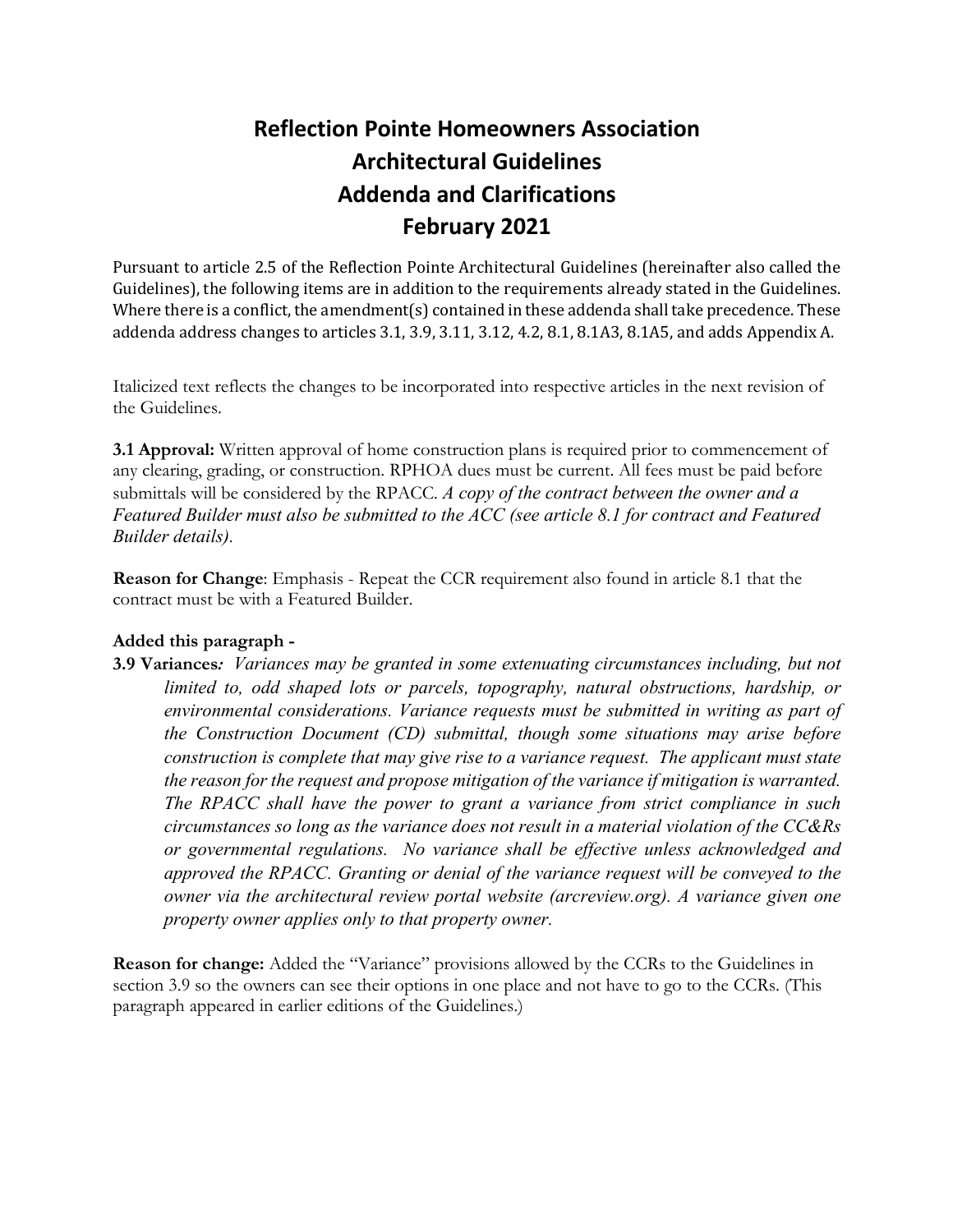## **Sample Board** – **3.11**

## **Replace these last two sentences in the article:**

The sample board may be placed in the completed garage one week prior to preparing the finished grade and subsequent installation of the landscape materials, providing it can remain intact. The board can be removed from the site after the final on-site review is fully approved.

## **With**

*The board can be removed from the site after the exterior of the home meets the specifications depicted on the sample board and approval documented in the file on the arcreview.org website.*

**Reason for change:** Facilitate landscaping.

#### **On-site reviews – 3.12 Add highlighted sentence**

**1) Pre-Construction Site Staking review**: Following approval of the sample board and prior to commencement of clearing, grading, or construction, the general contractor shall: stakeoff the location of the driveway; stake the outline of the home with string lines along major walls; clearly mark all areas to be cleared, including flagging all hardwood trees to be saved that are larger than six inches (6") in diameter, as measured at the base that are 15 feet outside the boundary of the home, for inspection/approval by the RPACC. Mark with string or tape the location of the silt fencing and stone construction drive. *Only minimal brush clearing to facilitate staking and stringing is allowed.* Request the RPACC through the review site to schedule the inspection. Allow a minimum (7) seven business days' notice. Members of the RPACC will meet with you at the site. After the RPACC approves the staking, markings, and sample board, approval to start construction will then be granted. The approval date of the site staking review is the official date that construction is deemed to commence.

**Reason for change:** To preclude extensive clearing for staking.

## **Addition to 4.2 Construction Fencing**

**4.2 Construction Fencing:** Indicate on the Erosion Control and Site Management Plan the areas where silt fencing will be installed. Immediately following the clearing of the lot, install silt fencing. *For waterfront lots, use "high hazard" silt fencing with woven filter fabric at least 32"' wide and have a minimum of 6 line wires with 12" stay spacing, 5 foot steel posts, and wire fencing that is at least #10 gauge with a minimum of 6 line wires with 6 " stay spacing. (See appendix A.) This fencing must extend on the sides of the lot at least 20 feet from the waterfront where it must continue or transition to the construction fencing required for interior lots. For interior lots,* use at least 36-inch silt fencing material. Depending on the topography of the lot, silt fencing may not be required on all sides of the lot. Where downward slopes of 2:1 or greater are present at the property line (PL) or clearing limit (CL) as approved by the ACC, a double silt fence is required and each fence must be backed with 4" WWF (*welded wire fabric*) secured between steel fence posts. Where the downward slope is 3:1 at the PL or CL, but is less than 2:1, a single reinforced silt fence is required. A code compliant silt fence is required fully at other downslope PL or CL locations. The RPACC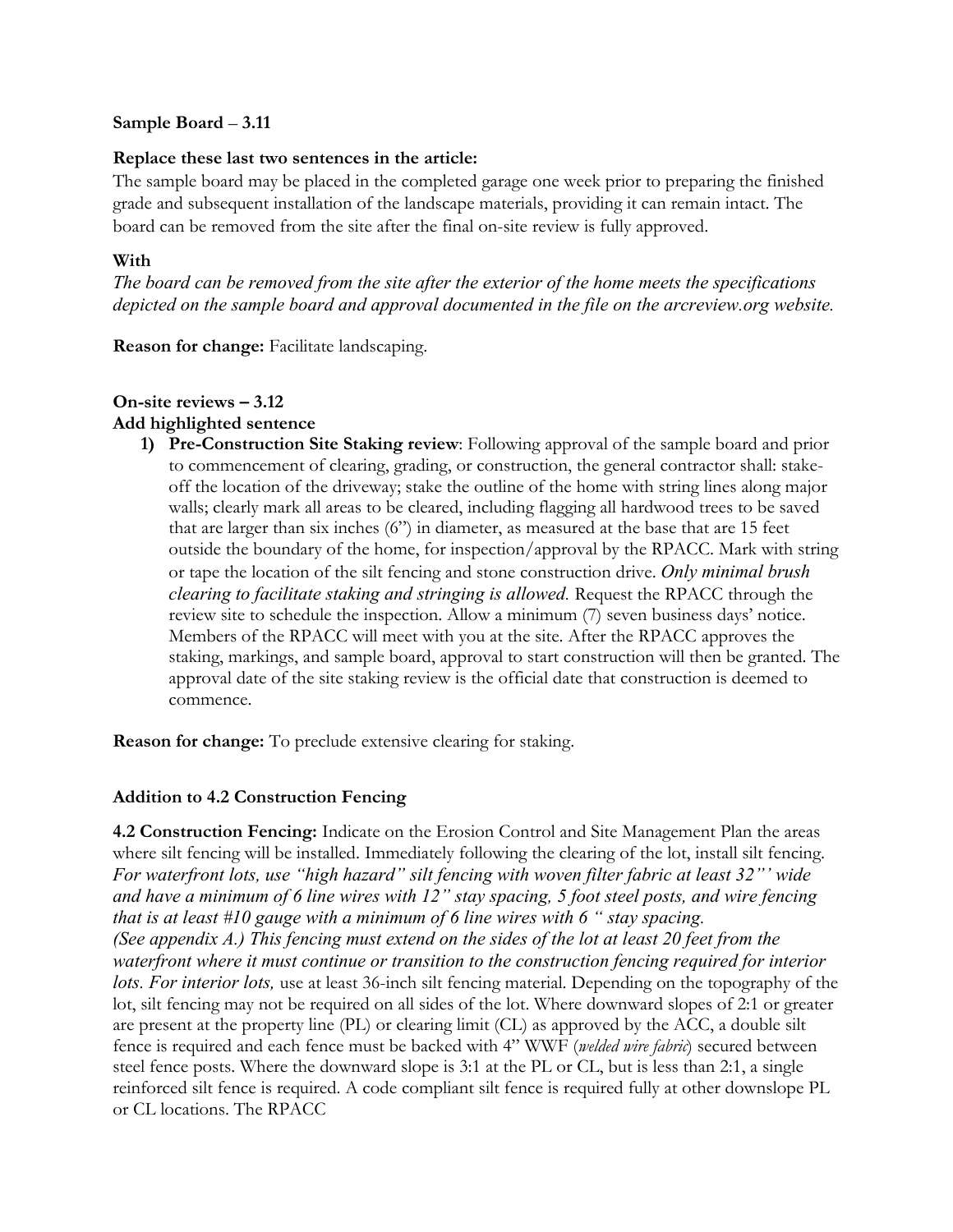reserves the right to require additional erosion control measures on a case-by-case basis at any location where silt run-off is present. This can be determined either at plan review, site review or after construction commences at a silt fence failure. If the owner does not have the Builder install such fencing following lot clearing, then the RPHOA will install the fencing and bill the cost to the owner. This fencing must be maintained throughout the construction period and removed at the time of the Construction Review when Compliance Security Deposit issues are reconciled unless authorized by the ACC for earlier removal. NOTE: If mud is observed being tracked onto the road from the yard, orange construction fencing will be required along the curb and fully along disturbed areas.

**Reason for change:** Enhanced protection of Lake Wylie from stormwater runoff based on recommendations erosion control officials. Define WWF.

## **Featured Builders 8.1**

The first change is to differentiate between the two sections of 8.1 after the introductory paragraph. The first section addresses what the Featured Builder must do – it's to be labeled *section A*. the second section addresses the removal of a Featured Builder – it's to be labeled *section B.*

## **8.1 Modify the notes at the end of the opening paragraph and add a note**

"NOTE*: An owner's selection of a builder currently listed as a Featured Builder (FBL)* shall be conclusive evidence that such owner has completed his/her due diligence and is independently satisfied with regard to any and all concerns such owner may have about the Featured Builder's work product, knowledge, skills, abilities, and/or specifications to complete the home to the owner's satisfaction. Owners shall not rely on the advice or representations of the Architectural Control Committee, or the officers, directors, consultants, or members of the Reflection Pointe Homeowners Association in that regard.

*Note: It is advised that owners do not enter into any contract with builders not on the FBL until the ACC has approved the builder, as not all builders are able to meet the prerequisites to build in Reflection Pointe."*

**Reason for change:** Emphasize in the first note that it's the owner who selects the builder and clarify the difference between builders already on the FBL and applicants for the FBL. Warning owners not to assume a builder will be approved to build in Reflection Pointe.

## **8.1 A 3 Contract**

The Owner or the Builder must provide the RPACC a copy of the fully executed contract for construction between the Owner and the Builder to show that a properly licensed contractor who is